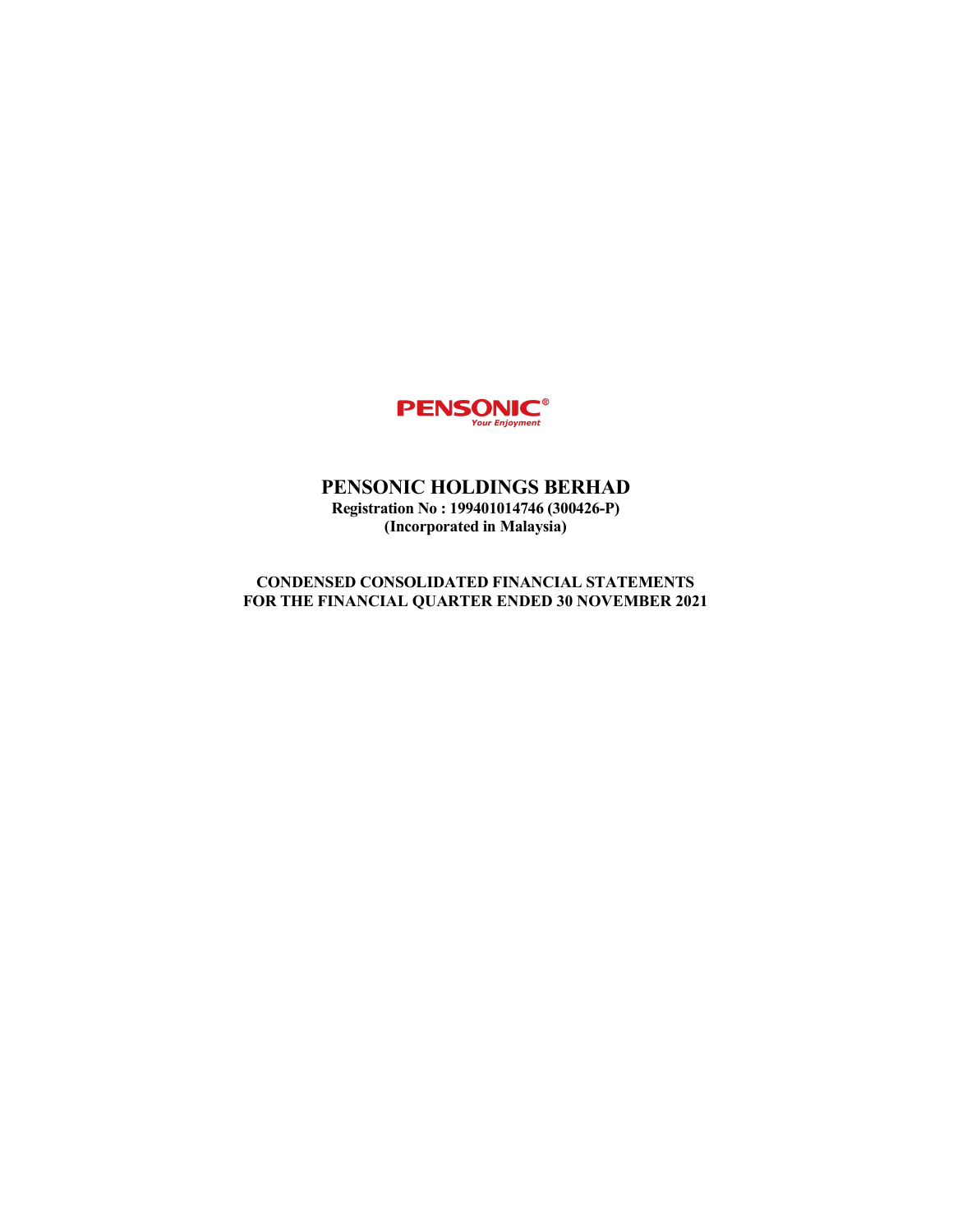

(Incorporated in Malaysia)

#### Unaudited Condensed Consolidated Statement of Profit or Loss and Other Comprehensive Income for the First Quarter Ended 30 November 2021

|                                              |      | <b>Individual Quarter</b><br>3 months ended |                              | <b>Cumulative Quarter</b><br>6 months ended |                              |
|----------------------------------------------|------|---------------------------------------------|------------------------------|---------------------------------------------|------------------------------|
|                                              | Note | $30-Nov-21$<br><b>RM'000</b>                | $30-Nov-20$<br><b>RM'000</b> | 30-Nov-21<br><b>RM'000</b>                  | $30-Nov-20$<br><b>RM'000</b> |
| Revenue                                      | 9    | 85,230                                      | 79,160                       | 159,939                                     | 163,829                      |
| Cost of sales                                |      | (69, 494)                                   | (62,038)                     | (130, 322)                                  | (132, 185)                   |
| Gross profit                                 |      | 15,736                                      | 17,122                       | 29,617                                      | 31,644                       |
| Other operating income                       |      | 936                                         | 1,015                        | 1,056                                       | 2,155                        |
| Interest income                              |      | 10                                          | 8                            | 10                                          | 9                            |
| Operating expenses                           |      | (12, 610)                                   | (11, 597)                    | (23, 552)                                   | (24, 264)                    |
| Results from operating activities            |      | 4,072                                       | 6,548                        | 7,131                                       | 9,544                        |
| Finance costs                                |      | (854)                                       | (833)                        | (1,658)                                     | (1, 801)                     |
| Operating profit                             |      | 3,218                                       | 5,715                        | 5,473                                       | 7,743                        |
| Share of results of associates               |      | 71                                          | (12)                         | 113                                         | 3                            |
| Profit before tax                            |      | 3,289                                       | 5,703                        | 5,586                                       | 7,746                        |
| Tax expenses                                 | 18   | (231)                                       | (681)                        | (453)                                       | (1,207)                      |
| Profit after tax                             |      | 3,058                                       | 5,022                        | 5,133                                       | 6,539                        |
| Other comprehensive expenses, net of         |      |                                             |                              |                                             |                              |
| tax                                          |      |                                             |                              |                                             |                              |
| Foreign currency translation differences     |      | (251)                                       | (153)                        | 67                                          | (323)                        |
| Total comprehensive profit for the<br>period |      | 2,807                                       | 4,869                        | 5,200                                       | 6,216                        |
| Profit attributable to:                      |      |                                             |                              |                                             |                              |
| Shareholders of the Company                  |      | 3,191                                       | 5,070                        | 5,347                                       | 6,623                        |
| Non-controlling interests                    |      | (133)                                       | (48)                         | (214)                                       | (84)                         |
|                                              |      | 3,058                                       | 5,022                        | 5,133                                       | 6,539                        |
| Total comprehensive profit attributable to:  |      |                                             |                              |                                             |                              |
| Shareholders of the Company                  |      | 2,944                                       | 4,962                        | 5,382                                       | 6,327                        |
| Non-controlling interests                    |      | (137)                                       | (93)                         | (182)                                       | (111)                        |
|                                              |      | 2,807                                       | 4,869                        | 5,200                                       | 6,216                        |
|                                              |      |                                             |                              |                                             |                              |
| Basic earnings per ordinary<br>share (sen)   | 24   | 2.53                                        | 3.91                         | 4.23                                        | 5.11                         |
| Diluted earnings per ordinary<br>share (sen) | 24   | 2.38                                        | #                            | 3.98                                        | #                            |

The Condensed Consolidated Statement of Comprehensive Income should be read in conjunction with the audited financial statements for the year ended 31 May 2021 and the accompanying explanatory notes attached to the interim financial statements.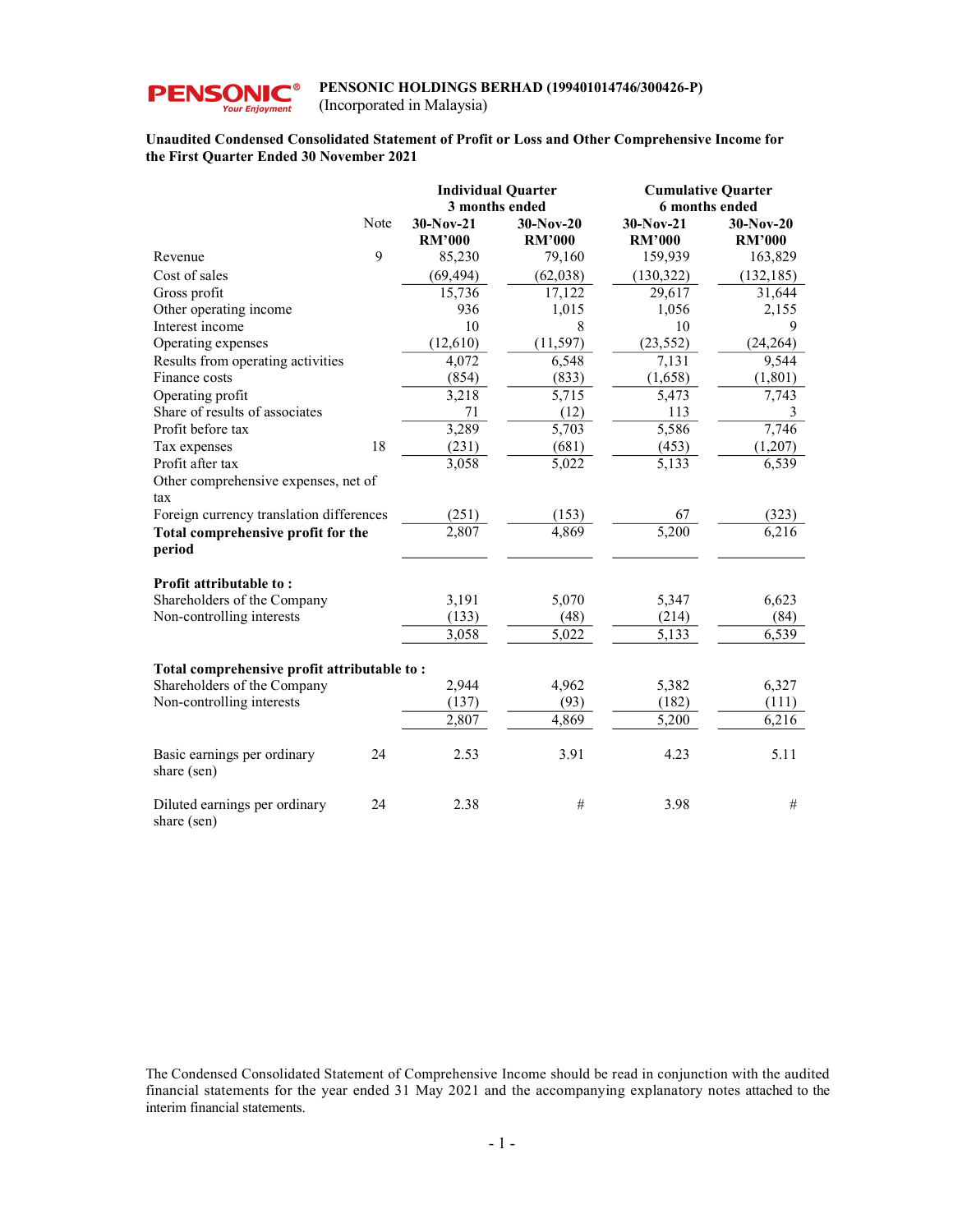

(Incorporated in Malaysia)

## Unaudited Condensed Consolidated Statement of Financial Position as at 30 November 2021

|                                                          | Note | (Unaudited)<br>30-Nov-21<br><b>RM'000</b> | (Audited)<br>31-May-21<br><b>RM'000</b> |  |
|----------------------------------------------------------|------|-------------------------------------------|-----------------------------------------|--|
| <b>ASSETS</b>                                            |      |                                           |                                         |  |
| Property, plant and equipment                            |      | 113,650                                   | 115,639                                 |  |
| Investment properties                                    |      | 3,840                                     | 3,875                                   |  |
| Intangible assets<br>Investment in associates            |      | 870<br>887                                | 870<br>1,365                            |  |
| Deferred tax assets                                      |      | 562                                       | 562                                     |  |
| Total non-current assets                                 |      | 119,809                                   | 122,311                                 |  |
|                                                          |      |                                           |                                         |  |
| Inventories                                              |      | 76,038                                    | 68,471                                  |  |
| Trade and other receivables                              |      | 50,069                                    | 66,971                                  |  |
| Current tax assets                                       |      | 3,488                                     | 734                                     |  |
| Fixed deposit                                            |      | 537                                       | 528                                     |  |
| Cash and bank balances                                   |      | 26,207                                    | 22,359                                  |  |
| Total current assets                                     |      | 156,339                                   | 159,063                                 |  |
| <b>TOTAL ASSETS</b>                                      |      | 276,148                                   | 281,374                                 |  |
|                                                          |      |                                           |                                         |  |
| <b>EQUITY</b>                                            |      |                                           |                                         |  |
| Share capital                                            |      | 67,671                                    | 67,671                                  |  |
| Reserves                                                 |      | 66,197                                    | 60,890                                  |  |
| Total equity attributable to owners of the Company       |      | 133,868                                   | 128,561                                 |  |
| Non-controlling interests                                |      | 1,137                                     | 1,319                                   |  |
| <b>TOTAL EQUITY</b>                                      |      | 135,005                                   | 129,880                                 |  |
|                                                          |      |                                           |                                         |  |
| <b>LIABILITIES</b>                                       |      |                                           |                                         |  |
| Loans and borrowings                                     |      | 32,215                                    | 35,810                                  |  |
| Deferred tax liabilities                                 |      | 253                                       | 253                                     |  |
| Lease liabilities                                        |      | 243                                       | 118                                     |  |
| Total non-current liabilities                            |      | 32,711                                    | 38,181                                  |  |
|                                                          |      | 37,411                                    | 63,703                                  |  |
| Trade and other payables<br>Loans and borrowings         |      | 64,348                                    | 45,787                                  |  |
| Current tax liabilities                                  |      | 6,145                                     | 5,487                                   |  |
| Lease liability                                          |      | 528                                       | 336                                     |  |
| Total current liabilities                                |      | 108,432                                   | 115,313                                 |  |
| <b>TOTAL LIABILITIES</b>                                 |      | 141, 143                                  | 151,494                                 |  |
| TOTAL EQUITY AND LIABILITIES                             |      | 276,148                                   | 281,374                                 |  |
|                                                          |      |                                           |                                         |  |
| Net assets per share attributable to equity holders (RM) |      | 1.04                                      | 1.00                                    |  |
|                                                          |      |                                           |                                         |  |

The Condensed Consolidated Statement of Financial Position should be read in conjunction with the audited financial statements for the year ended 31 May2021 and the accompanying explanatory notes attached to the interim financial statements.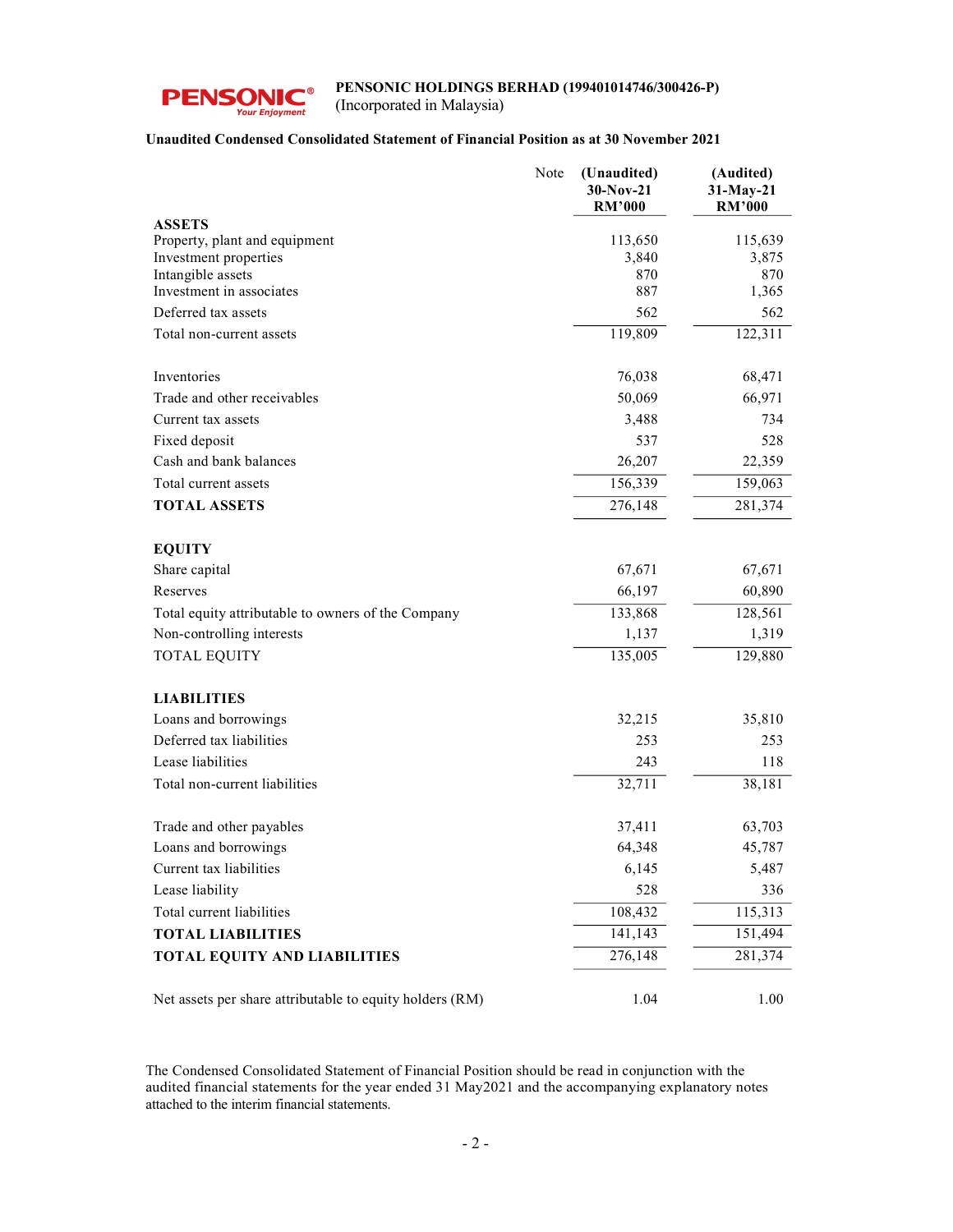# **PENSONIC**<sup>6</sup>

#### PENSONIC HOLDINGS BERHAD (199401014746/300426-P)

(Incorporated in Malaysia)

#### Unaudited Condensed Consolidated Statement of Changes in Equity for the Period Ended 30 November 2021

|                                              |                         | <b>Attributable to owners of the Company</b><br>Non-Distributable |                                                  |                    |                           |                          | <b>Distributable</b>               |               |                                         |                               |
|----------------------------------------------|-------------------------|-------------------------------------------------------------------|--------------------------------------------------|--------------------|---------------------------|--------------------------|------------------------------------|---------------|-----------------------------------------|-------------------------------|
|                                              | <b>Share</b><br>Capital | <b>Treasury</b><br><b>Share</b>                                   | <b>Exchange</b><br>Translation<br><b>Reserve</b> | Capital<br>Reserve | Warrant<br><b>Reserve</b> | Other<br>Reserve         | <b>Retained</b><br><b>Earnings</b> | <b>Total</b>  | Non-<br>Controlling<br><b>Interests</b> | <b>Total</b><br><b>Equity</b> |
|                                              | <b>RM'000</b>           | <b>RM'000</b>                                                     | <b>RM'000</b>                                    | <b>RM'000</b>      | <b>RM'000</b>             | <b>RM'000</b>            | <b>RM'000</b>                      | <b>RM'000</b> | <b>RM'000</b>                           | <b>RM'000</b>                 |
| At 1 June 2020                               | 67,671                  |                                                                   | 724                                              | 4,488              | 6,483                     | (638)                    | 38,093                             | 116,821       | 1,751                                   | 118,572                       |
| Profit for the period                        |                         |                                                                   |                                                  |                    |                           | $\overline{\phantom{0}}$ | 6,623                              | 6,623         | (84)                                    | 6,539                         |
| Foreign currency<br>translation differences  |                         |                                                                   | (323)                                            |                    |                           |                          |                                    | (323)         | (27)                                    | (350)                         |
| Total comprehensive<br>profit for the period |                         |                                                                   | (323)                                            |                    |                           | $\overline{\phantom{0}}$ | 6,623                              | 6,300         | (111)                                   | 6,189                         |
| Dividend paid                                |                         |                                                                   |                                                  |                    |                           |                          |                                    |               |                                         |                               |
| Own shares acquired                          |                         | (382)                                                             |                                                  |                    |                           |                          |                                    | (382)         |                                         | (382)                         |
| At 30 Nov 2020                               | 67,671                  | (382)                                                             | 401                                              | 4,488              | 6,483                     | (638)                    | 44,716                             | 122,739       | 1,640                                   | 124,379                       |
| At 1 June 2021                               | 67,671                  | (1,955)                                                           | 197                                              | 4,488              | 6,483                     | (639)                    | 52,314                             | 128,559       | 1,319                                   | 129,878                       |
| Profit for the period                        |                         | $\overline{\phantom{a}}$                                          | $\overline{\phantom{a}}$                         |                    | $\blacksquare$            | $\overline{\phantom{a}}$ | 5,347                              | 5,347         | (214)                                   | 5,133                         |
| Foreign currency<br>translation differences  |                         |                                                                   | 36                                               |                    |                           |                          |                                    | 36            | 32                                      | 68                            |
| Total comprehensive<br>profit for the period |                         |                                                                   | 36                                               |                    |                           | $\overline{\phantom{0}}$ | 5,347                              | 5,383         | (182)                                   | 5,201                         |
| Dividend paid                                |                         |                                                                   |                                                  |                    |                           |                          |                                    |               |                                         |                               |
| Own shares acquired                          |                         | (74)                                                              |                                                  |                    |                           |                          |                                    | (74)          |                                         | (74)                          |
| At 30 Nov 2021                               | 67,671                  | (2,029)                                                           | 233                                              | 4,488              | 6,483                     | (639)                    | 57,661                             | 133,868       | 1,137                                   | 135,005                       |

The Condensed Consolidated Statement of Changes in Equity should be read in conjunction with the audited financial statements for the year ended 31 May 2021 and the accompanying explanatory notes attached to the interim financial statements.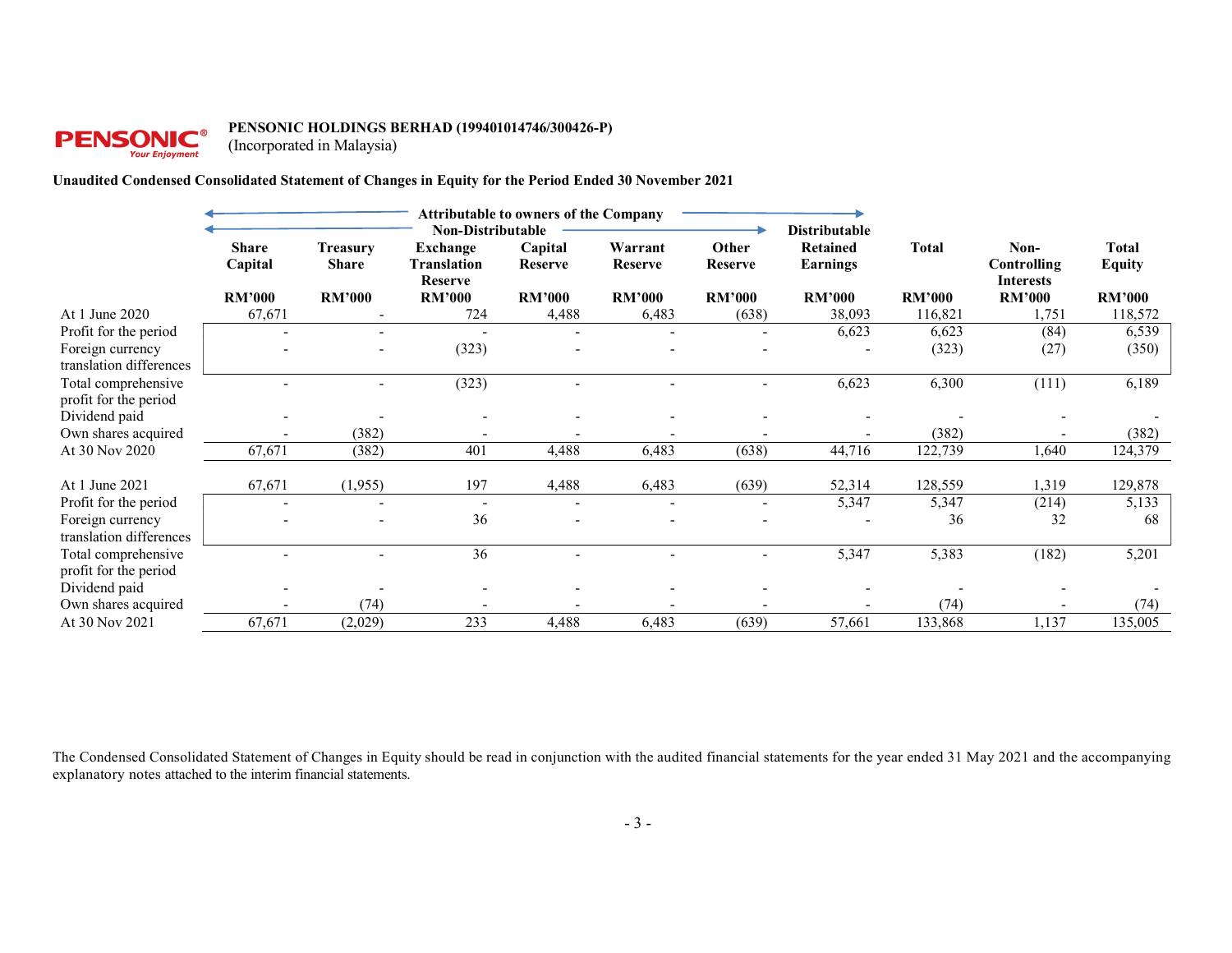

(Incorporated in Malaysia)

#### Unaudited Condensed Consolidated Statement of Cash Flows for the Period Ended 30 November 2021

| 6 months ended<br>$30-Nov-21$<br>$30-Nov-20$<br><b>RM'000</b><br><b>RM'000</b><br>Cash Flows from operating activities<br>Profit before tax<br>5,586<br>7,746<br>Adjustments for :<br>Depreciation of property, plant and equipment<br>3,178<br>3,631<br>Interest expense<br>1,611<br>1,747<br>Accretion of interest on lease liabilities<br>37<br>44<br>Loss/(Gain) on disposal of plant, equipment and right-of-used assets<br>(8)<br>(161)<br>Property, plant and equipment written off<br>27<br>140<br>Interest income<br>(10)<br>(9)<br>Share of results of associates<br>(113)<br>(3)<br>10,308<br>Operating profits before working capital changes<br>13,135<br>Changes in working capital :<br>Inventories<br>(7,536)<br>(3,663)<br>Trade and other receivables<br>16,657<br>7,991<br>735<br>Trade and other payables<br>(26,216)<br>5,063<br>(17,095)<br>(6,787)<br>18,198<br>Cash generated from operations<br>Income tax paid<br>(2,549)<br>(403)<br>Net cash from operating activities<br>17,795<br>(9, 336)<br>Cash flows from investing activities<br>Proceeds from disposal of property, plant and equipment and right-of-<br>199<br>4<br>used assets<br>Purchase of property, plant and equipment<br>(543)<br>(3,067)<br>Capital repayment in Associate<br>591<br>(591)<br>Interest received<br>10<br>9<br>62<br>Net cash generated from/(used in) investing activities<br>(3, 450)<br>Cash flows from financing activities<br>Drawdown/(Repayment) of loans and borrowings, net<br>13,854<br>(8,921)<br>Drawdown/(Repayment) of hire purchase creditors, net<br>(336)<br>441<br>Repayment of lease liability<br>(437)<br>(317)<br>Withdrawal/(Placement) of fixed deposits<br>(9)<br>(12)<br>Repurchase of treasury share<br>(382)<br>(75)<br>Dividend paid to owners of the Company<br>Interest paid<br>(1,648)<br>(1,791)<br>Net cash generated from/(used in) financing activities<br>11,469<br>(11, 102)<br>Net increase/(decrease) in cash and cash equivalents<br>2,195<br>3,243<br>Cash and cash equivalents at beginning of the period<br>21,129<br>20,738<br>Effect of exchange differences on cash and cash equivalents<br>204<br>(20)<br>Cash and cash equivalents at end of the period<br>23,528<br>23,961<br>Cash and cash equivalents comprised the followings:<br>Cash and bank balances<br>26,207<br>26,877<br>Bank overdraft<br>(2,679)<br>(2,916)<br>23,528<br>23,961 | <b>Cumulative Quarters</b> |  |  |
|----------------------------------------------------------------------------------------------------------------------------------------------------------------------------------------------------------------------------------------------------------------------------------------------------------------------------------------------------------------------------------------------------------------------------------------------------------------------------------------------------------------------------------------------------------------------------------------------------------------------------------------------------------------------------------------------------------------------------------------------------------------------------------------------------------------------------------------------------------------------------------------------------------------------------------------------------------------------------------------------------------------------------------------------------------------------------------------------------------------------------------------------------------------------------------------------------------------------------------------------------------------------------------------------------------------------------------------------------------------------------------------------------------------------------------------------------------------------------------------------------------------------------------------------------------------------------------------------------------------------------------------------------------------------------------------------------------------------------------------------------------------------------------------------------------------------------------------------------------------------------------------------------------------------------------------------------------------------------------------------------------------------------------------------------------------------------------------------------------------------------------------------------------------------------------------------------------------------------------------------------------------------------------------------------------------------------------------------------------------------------------------------------------|----------------------------|--|--|
|                                                                                                                                                                                                                                                                                                                                                                                                                                                                                                                                                                                                                                                                                                                                                                                                                                                                                                                                                                                                                                                                                                                                                                                                                                                                                                                                                                                                                                                                                                                                                                                                                                                                                                                                                                                                                                                                                                                                                                                                                                                                                                                                                                                                                                                                                                                                                                                                          |                            |  |  |
|                                                                                                                                                                                                                                                                                                                                                                                                                                                                                                                                                                                                                                                                                                                                                                                                                                                                                                                                                                                                                                                                                                                                                                                                                                                                                                                                                                                                                                                                                                                                                                                                                                                                                                                                                                                                                                                                                                                                                                                                                                                                                                                                                                                                                                                                                                                                                                                                          |                            |  |  |
|                                                                                                                                                                                                                                                                                                                                                                                                                                                                                                                                                                                                                                                                                                                                                                                                                                                                                                                                                                                                                                                                                                                                                                                                                                                                                                                                                                                                                                                                                                                                                                                                                                                                                                                                                                                                                                                                                                                                                                                                                                                                                                                                                                                                                                                                                                                                                                                                          |                            |  |  |
|                                                                                                                                                                                                                                                                                                                                                                                                                                                                                                                                                                                                                                                                                                                                                                                                                                                                                                                                                                                                                                                                                                                                                                                                                                                                                                                                                                                                                                                                                                                                                                                                                                                                                                                                                                                                                                                                                                                                                                                                                                                                                                                                                                                                                                                                                                                                                                                                          |                            |  |  |
|                                                                                                                                                                                                                                                                                                                                                                                                                                                                                                                                                                                                                                                                                                                                                                                                                                                                                                                                                                                                                                                                                                                                                                                                                                                                                                                                                                                                                                                                                                                                                                                                                                                                                                                                                                                                                                                                                                                                                                                                                                                                                                                                                                                                                                                                                                                                                                                                          |                            |  |  |
|                                                                                                                                                                                                                                                                                                                                                                                                                                                                                                                                                                                                                                                                                                                                                                                                                                                                                                                                                                                                                                                                                                                                                                                                                                                                                                                                                                                                                                                                                                                                                                                                                                                                                                                                                                                                                                                                                                                                                                                                                                                                                                                                                                                                                                                                                                                                                                                                          |                            |  |  |
|                                                                                                                                                                                                                                                                                                                                                                                                                                                                                                                                                                                                                                                                                                                                                                                                                                                                                                                                                                                                                                                                                                                                                                                                                                                                                                                                                                                                                                                                                                                                                                                                                                                                                                                                                                                                                                                                                                                                                                                                                                                                                                                                                                                                                                                                                                                                                                                                          |                            |  |  |
|                                                                                                                                                                                                                                                                                                                                                                                                                                                                                                                                                                                                                                                                                                                                                                                                                                                                                                                                                                                                                                                                                                                                                                                                                                                                                                                                                                                                                                                                                                                                                                                                                                                                                                                                                                                                                                                                                                                                                                                                                                                                                                                                                                                                                                                                                                                                                                                                          |                            |  |  |
|                                                                                                                                                                                                                                                                                                                                                                                                                                                                                                                                                                                                                                                                                                                                                                                                                                                                                                                                                                                                                                                                                                                                                                                                                                                                                                                                                                                                                                                                                                                                                                                                                                                                                                                                                                                                                                                                                                                                                                                                                                                                                                                                                                                                                                                                                                                                                                                                          |                            |  |  |
|                                                                                                                                                                                                                                                                                                                                                                                                                                                                                                                                                                                                                                                                                                                                                                                                                                                                                                                                                                                                                                                                                                                                                                                                                                                                                                                                                                                                                                                                                                                                                                                                                                                                                                                                                                                                                                                                                                                                                                                                                                                                                                                                                                                                                                                                                                                                                                                                          |                            |  |  |
|                                                                                                                                                                                                                                                                                                                                                                                                                                                                                                                                                                                                                                                                                                                                                                                                                                                                                                                                                                                                                                                                                                                                                                                                                                                                                                                                                                                                                                                                                                                                                                                                                                                                                                                                                                                                                                                                                                                                                                                                                                                                                                                                                                                                                                                                                                                                                                                                          |                            |  |  |
|                                                                                                                                                                                                                                                                                                                                                                                                                                                                                                                                                                                                                                                                                                                                                                                                                                                                                                                                                                                                                                                                                                                                                                                                                                                                                                                                                                                                                                                                                                                                                                                                                                                                                                                                                                                                                                                                                                                                                                                                                                                                                                                                                                                                                                                                                                                                                                                                          |                            |  |  |
|                                                                                                                                                                                                                                                                                                                                                                                                                                                                                                                                                                                                                                                                                                                                                                                                                                                                                                                                                                                                                                                                                                                                                                                                                                                                                                                                                                                                                                                                                                                                                                                                                                                                                                                                                                                                                                                                                                                                                                                                                                                                                                                                                                                                                                                                                                                                                                                                          |                            |  |  |
|                                                                                                                                                                                                                                                                                                                                                                                                                                                                                                                                                                                                                                                                                                                                                                                                                                                                                                                                                                                                                                                                                                                                                                                                                                                                                                                                                                                                                                                                                                                                                                                                                                                                                                                                                                                                                                                                                                                                                                                                                                                                                                                                                                                                                                                                                                                                                                                                          |                            |  |  |
|                                                                                                                                                                                                                                                                                                                                                                                                                                                                                                                                                                                                                                                                                                                                                                                                                                                                                                                                                                                                                                                                                                                                                                                                                                                                                                                                                                                                                                                                                                                                                                                                                                                                                                                                                                                                                                                                                                                                                                                                                                                                                                                                                                                                                                                                                                                                                                                                          |                            |  |  |
|                                                                                                                                                                                                                                                                                                                                                                                                                                                                                                                                                                                                                                                                                                                                                                                                                                                                                                                                                                                                                                                                                                                                                                                                                                                                                                                                                                                                                                                                                                                                                                                                                                                                                                                                                                                                                                                                                                                                                                                                                                                                                                                                                                                                                                                                                                                                                                                                          |                            |  |  |
|                                                                                                                                                                                                                                                                                                                                                                                                                                                                                                                                                                                                                                                                                                                                                                                                                                                                                                                                                                                                                                                                                                                                                                                                                                                                                                                                                                                                                                                                                                                                                                                                                                                                                                                                                                                                                                                                                                                                                                                                                                                                                                                                                                                                                                                                                                                                                                                                          |                            |  |  |
|                                                                                                                                                                                                                                                                                                                                                                                                                                                                                                                                                                                                                                                                                                                                                                                                                                                                                                                                                                                                                                                                                                                                                                                                                                                                                                                                                                                                                                                                                                                                                                                                                                                                                                                                                                                                                                                                                                                                                                                                                                                                                                                                                                                                                                                                                                                                                                                                          |                            |  |  |
|                                                                                                                                                                                                                                                                                                                                                                                                                                                                                                                                                                                                                                                                                                                                                                                                                                                                                                                                                                                                                                                                                                                                                                                                                                                                                                                                                                                                                                                                                                                                                                                                                                                                                                                                                                                                                                                                                                                                                                                                                                                                                                                                                                                                                                                                                                                                                                                                          |                            |  |  |
|                                                                                                                                                                                                                                                                                                                                                                                                                                                                                                                                                                                                                                                                                                                                                                                                                                                                                                                                                                                                                                                                                                                                                                                                                                                                                                                                                                                                                                                                                                                                                                                                                                                                                                                                                                                                                                                                                                                                                                                                                                                                                                                                                                                                                                                                                                                                                                                                          |                            |  |  |
|                                                                                                                                                                                                                                                                                                                                                                                                                                                                                                                                                                                                                                                                                                                                                                                                                                                                                                                                                                                                                                                                                                                                                                                                                                                                                                                                                                                                                                                                                                                                                                                                                                                                                                                                                                                                                                                                                                                                                                                                                                                                                                                                                                                                                                                                                                                                                                                                          |                            |  |  |
|                                                                                                                                                                                                                                                                                                                                                                                                                                                                                                                                                                                                                                                                                                                                                                                                                                                                                                                                                                                                                                                                                                                                                                                                                                                                                                                                                                                                                                                                                                                                                                                                                                                                                                                                                                                                                                                                                                                                                                                                                                                                                                                                                                                                                                                                                                                                                                                                          |                            |  |  |
|                                                                                                                                                                                                                                                                                                                                                                                                                                                                                                                                                                                                                                                                                                                                                                                                                                                                                                                                                                                                                                                                                                                                                                                                                                                                                                                                                                                                                                                                                                                                                                                                                                                                                                                                                                                                                                                                                                                                                                                                                                                                                                                                                                                                                                                                                                                                                                                                          |                            |  |  |
|                                                                                                                                                                                                                                                                                                                                                                                                                                                                                                                                                                                                                                                                                                                                                                                                                                                                                                                                                                                                                                                                                                                                                                                                                                                                                                                                                                                                                                                                                                                                                                                                                                                                                                                                                                                                                                                                                                                                                                                                                                                                                                                                                                                                                                                                                                                                                                                                          |                            |  |  |
|                                                                                                                                                                                                                                                                                                                                                                                                                                                                                                                                                                                                                                                                                                                                                                                                                                                                                                                                                                                                                                                                                                                                                                                                                                                                                                                                                                                                                                                                                                                                                                                                                                                                                                                                                                                                                                                                                                                                                                                                                                                                                                                                                                                                                                                                                                                                                                                                          |                            |  |  |
|                                                                                                                                                                                                                                                                                                                                                                                                                                                                                                                                                                                                                                                                                                                                                                                                                                                                                                                                                                                                                                                                                                                                                                                                                                                                                                                                                                                                                                                                                                                                                                                                                                                                                                                                                                                                                                                                                                                                                                                                                                                                                                                                                                                                                                                                                                                                                                                                          |                            |  |  |
|                                                                                                                                                                                                                                                                                                                                                                                                                                                                                                                                                                                                                                                                                                                                                                                                                                                                                                                                                                                                                                                                                                                                                                                                                                                                                                                                                                                                                                                                                                                                                                                                                                                                                                                                                                                                                                                                                                                                                                                                                                                                                                                                                                                                                                                                                                                                                                                                          |                            |  |  |
|                                                                                                                                                                                                                                                                                                                                                                                                                                                                                                                                                                                                                                                                                                                                                                                                                                                                                                                                                                                                                                                                                                                                                                                                                                                                                                                                                                                                                                                                                                                                                                                                                                                                                                                                                                                                                                                                                                                                                                                                                                                                                                                                                                                                                                                                                                                                                                                                          |                            |  |  |
|                                                                                                                                                                                                                                                                                                                                                                                                                                                                                                                                                                                                                                                                                                                                                                                                                                                                                                                                                                                                                                                                                                                                                                                                                                                                                                                                                                                                                                                                                                                                                                                                                                                                                                                                                                                                                                                                                                                                                                                                                                                                                                                                                                                                                                                                                                                                                                                                          |                            |  |  |
|                                                                                                                                                                                                                                                                                                                                                                                                                                                                                                                                                                                                                                                                                                                                                                                                                                                                                                                                                                                                                                                                                                                                                                                                                                                                                                                                                                                                                                                                                                                                                                                                                                                                                                                                                                                                                                                                                                                                                                                                                                                                                                                                                                                                                                                                                                                                                                                                          |                            |  |  |
|                                                                                                                                                                                                                                                                                                                                                                                                                                                                                                                                                                                                                                                                                                                                                                                                                                                                                                                                                                                                                                                                                                                                                                                                                                                                                                                                                                                                                                                                                                                                                                                                                                                                                                                                                                                                                                                                                                                                                                                                                                                                                                                                                                                                                                                                                                                                                                                                          |                            |  |  |
|                                                                                                                                                                                                                                                                                                                                                                                                                                                                                                                                                                                                                                                                                                                                                                                                                                                                                                                                                                                                                                                                                                                                                                                                                                                                                                                                                                                                                                                                                                                                                                                                                                                                                                                                                                                                                                                                                                                                                                                                                                                                                                                                                                                                                                                                                                                                                                                                          |                            |  |  |
|                                                                                                                                                                                                                                                                                                                                                                                                                                                                                                                                                                                                                                                                                                                                                                                                                                                                                                                                                                                                                                                                                                                                                                                                                                                                                                                                                                                                                                                                                                                                                                                                                                                                                                                                                                                                                                                                                                                                                                                                                                                                                                                                                                                                                                                                                                                                                                                                          |                            |  |  |
|                                                                                                                                                                                                                                                                                                                                                                                                                                                                                                                                                                                                                                                                                                                                                                                                                                                                                                                                                                                                                                                                                                                                                                                                                                                                                                                                                                                                                                                                                                                                                                                                                                                                                                                                                                                                                                                                                                                                                                                                                                                                                                                                                                                                                                                                                                                                                                                                          |                            |  |  |
|                                                                                                                                                                                                                                                                                                                                                                                                                                                                                                                                                                                                                                                                                                                                                                                                                                                                                                                                                                                                                                                                                                                                                                                                                                                                                                                                                                                                                                                                                                                                                                                                                                                                                                                                                                                                                                                                                                                                                                                                                                                                                                                                                                                                                                                                                                                                                                                                          |                            |  |  |
|                                                                                                                                                                                                                                                                                                                                                                                                                                                                                                                                                                                                                                                                                                                                                                                                                                                                                                                                                                                                                                                                                                                                                                                                                                                                                                                                                                                                                                                                                                                                                                                                                                                                                                                                                                                                                                                                                                                                                                                                                                                                                                                                                                                                                                                                                                                                                                                                          |                            |  |  |
|                                                                                                                                                                                                                                                                                                                                                                                                                                                                                                                                                                                                                                                                                                                                                                                                                                                                                                                                                                                                                                                                                                                                                                                                                                                                                                                                                                                                                                                                                                                                                                                                                                                                                                                                                                                                                                                                                                                                                                                                                                                                                                                                                                                                                                                                                                                                                                                                          |                            |  |  |
|                                                                                                                                                                                                                                                                                                                                                                                                                                                                                                                                                                                                                                                                                                                                                                                                                                                                                                                                                                                                                                                                                                                                                                                                                                                                                                                                                                                                                                                                                                                                                                                                                                                                                                                                                                                                                                                                                                                                                                                                                                                                                                                                                                                                                                                                                                                                                                                                          |                            |  |  |
|                                                                                                                                                                                                                                                                                                                                                                                                                                                                                                                                                                                                                                                                                                                                                                                                                                                                                                                                                                                                                                                                                                                                                                                                                                                                                                                                                                                                                                                                                                                                                                                                                                                                                                                                                                                                                                                                                                                                                                                                                                                                                                                                                                                                                                                                                                                                                                                                          |                            |  |  |
|                                                                                                                                                                                                                                                                                                                                                                                                                                                                                                                                                                                                                                                                                                                                                                                                                                                                                                                                                                                                                                                                                                                                                                                                                                                                                                                                                                                                                                                                                                                                                                                                                                                                                                                                                                                                                                                                                                                                                                                                                                                                                                                                                                                                                                                                                                                                                                                                          |                            |  |  |
|                                                                                                                                                                                                                                                                                                                                                                                                                                                                                                                                                                                                                                                                                                                                                                                                                                                                                                                                                                                                                                                                                                                                                                                                                                                                                                                                                                                                                                                                                                                                                                                                                                                                                                                                                                                                                                                                                                                                                                                                                                                                                                                                                                                                                                                                                                                                                                                                          |                            |  |  |
|                                                                                                                                                                                                                                                                                                                                                                                                                                                                                                                                                                                                                                                                                                                                                                                                                                                                                                                                                                                                                                                                                                                                                                                                                                                                                                                                                                                                                                                                                                                                                                                                                                                                                                                                                                                                                                                                                                                                                                                                                                                                                                                                                                                                                                                                                                                                                                                                          |                            |  |  |

The Condensed Consolidated Statement of Cash Flows should be read in conjunction with the audited financial statements for the year ended 31 May 2021 and the accompanying explanatory notes attached to the interim financial statements.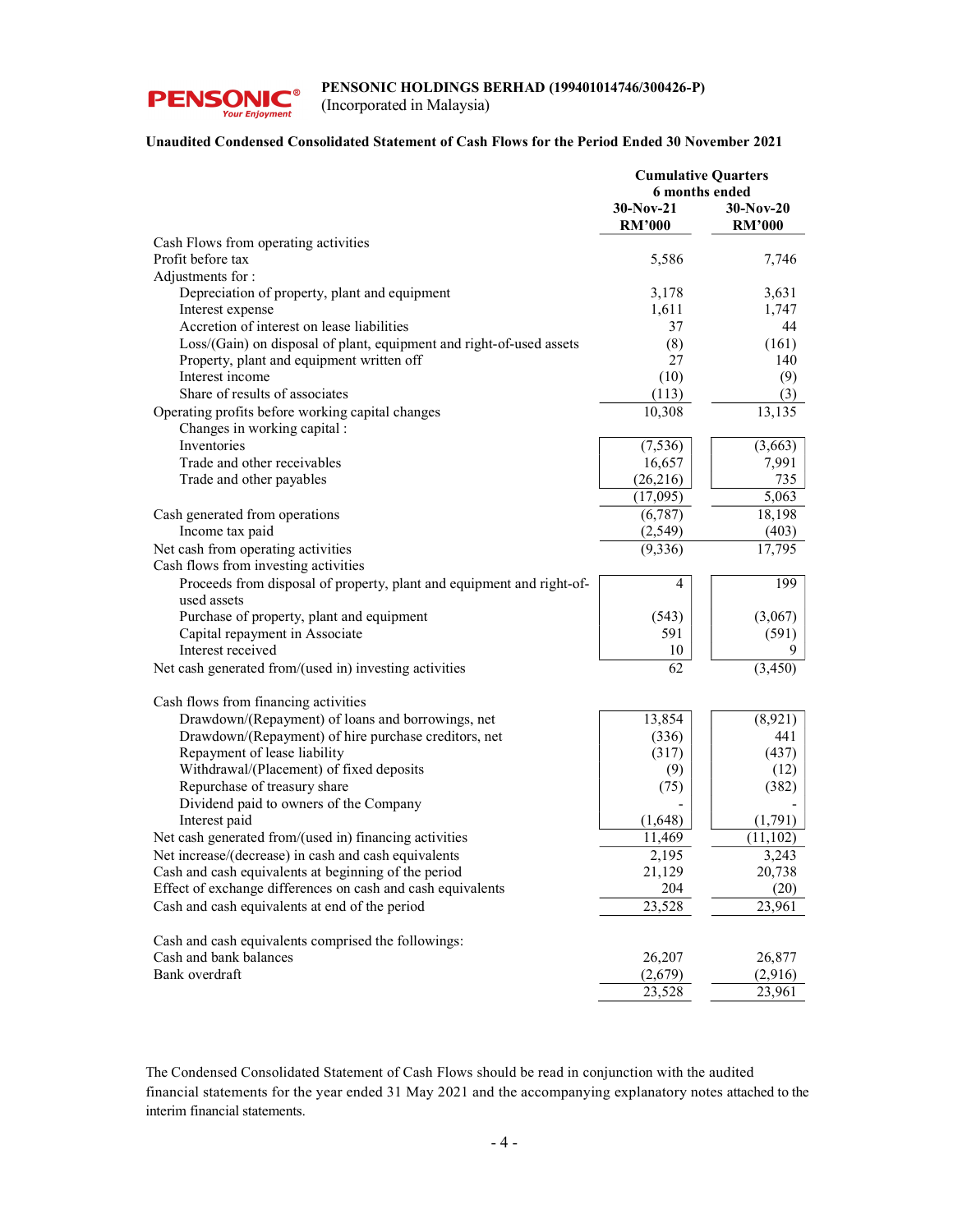

**PENSONIC** 

#### Notes to the Unaudited Condensed Consolidated Interim Financial Statements for the Period Ended 30 Nov 2021

#### 1. Basis of preparation

These condensed consolidated interim financial statements ("Condensed Report") has been prepared in accordance with MFRS 134: Interim Financial Reporting and paragraph 9.22 of the Main Market Listing Requirements of Bursa Malaysia Securities Berhad. This Condensed Reports also complies with IAS 34: Interim Financial Reporting issued by the International Accounting Standards Board (IASB).

The Condensed Report should be read in conjunction with the audited financial statements for the year ended 31 May 2021. The explanatory notes attached to these Condensed Report provide an explanation of events and transactions that are significant to an understanding of the changes in the financial position and performance of the Group since the year ended 31 May 2021.

The following are accounting standards and amendments that have been issued by the Malaysia Accounting Standards Board ("MASB") but have not been adopted by the Group and the Company:

#### MFRSs and amendments effective for annual periods beginning on or after 1 June 2020

Amendments to MFRS 16, Leases – Covid-19 - Related Rent Concessions

#### MFRSs and amendments effective for annual periods beginning on or after 1 January 2021

 Amendments to MFRS 9, Financial Instruments, MFRS 136, Financial Instruments: Recognition and Measurement, MFRS 7, Financial Instruments; Disclosures, MFRS 4, Insurance Contracts and MFRS 16, Leases – Interest Rate Benchmark Reform – Phase 2

#### MFRSs and amendments effective for annual periods beginning on or after 1 April 2021

Amendments to MFRS 16, Leases – Covid-19 - Related Rent Concessions beyond 30 June 2021

#### MFRSs and amendments effective for annual periods beginning on or after 1 January 2022

- Amendments to MFRS 1, First-time adoption of Malaysian Financial Reporting Standards (Annual Improvements to MFRS Standards 2018-2020)
- Amendments to MFRS 3, Business Combinations Reference to the Conceptual Framework
- Amendments to MFRS 9, Financial Instruments (Annual Improvements to MFRS Standards 2018-2020)
- Amendments to Illustrative Examples accompanying MFRS 16, Leases (Annual Improvements to MFRS Standards 2018-2020)
- Amendments to MFRS 116, Property, Plant and Equipment Proceeds before Intended Use
- Amendments to MFRS 137, Provisions, Contingent Liabilities and Contingent Assets Onerous Contracts – Cost of Fulfilling a Contract
- Amendments to MFRS 141, Agriculture (Annual Improvements to MFRS Standards 2018-2020)

#### MFRSs and amendments effective for annual periods beginning on or after 1 January 2023

- MFRS 17, Insurance Contracts
- Amendments to MFRS 101, Presentation of Financial Statements Classification of Liabilities as Current or Non-current
- Amendments to MFRS 108, Accounting Policies, Changes in Accounting Estimates and Errors Definition of Accounting Estimates
- Amendments to MFRS 112, Income Taxes Deferred Tax related to Assets and Liabilities arising from a Single Transaction

#### MFRSs and amendments effective for annual periods beginning on or after a date yet to be confirmed

 Amendments to MFRS 10, Consolidated Financial Statements and MFRS 128, Investments in Associates and Joint Ventures – Sale or Contribution of Assets between an Investor and its Associate or Joint Venture

The Group and the Company plan to apply the abovementioned amendments, where applicable in the respective financial years when the abovementioned amendments become effective.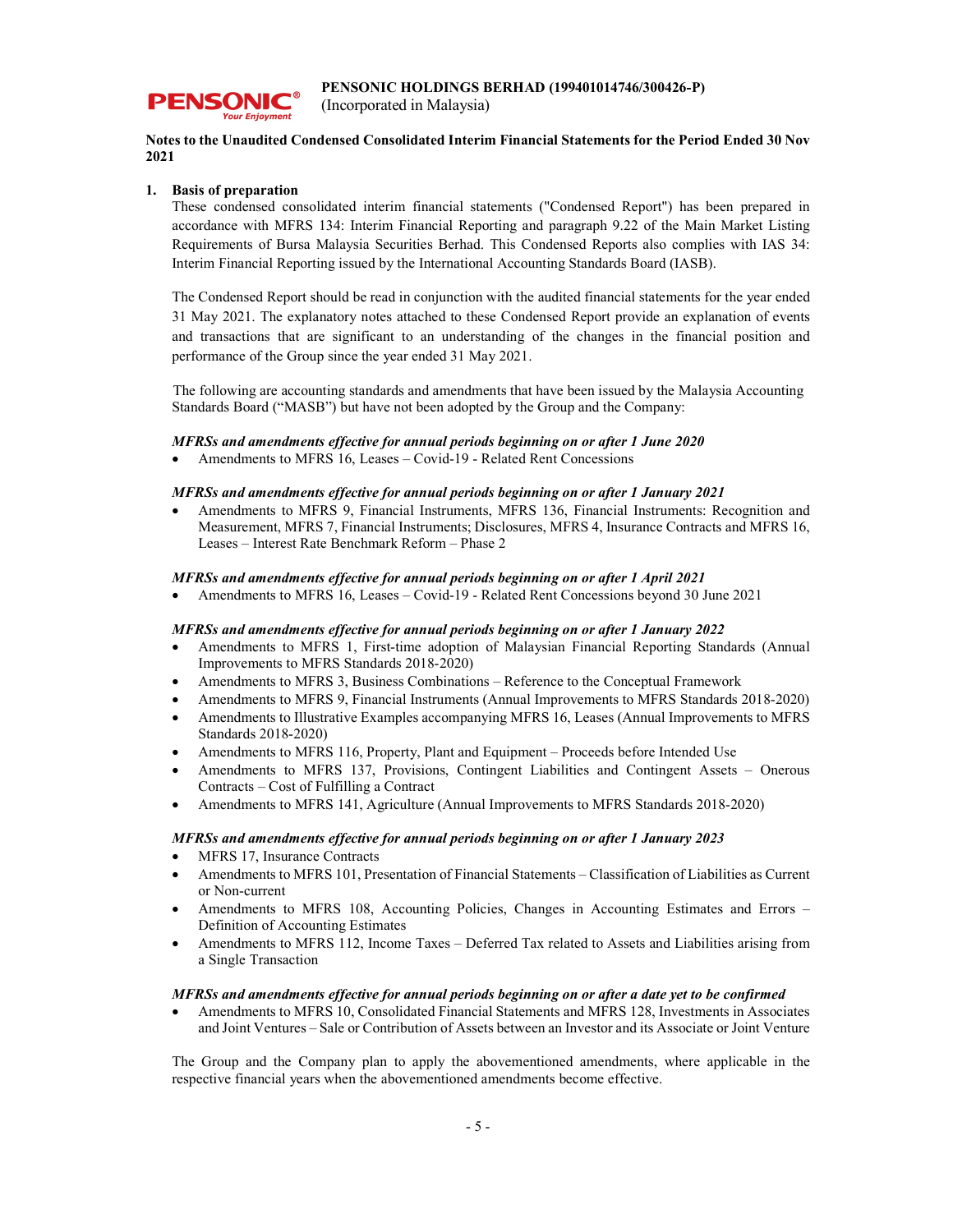

(Incorporated in Malaysia)

The Group and the Company do not plan to apply MFRS 17, Insurance Contracts that is effective for annual periods beginning on or after 1 January 2023 as it is not applicable to the Group and the Company.

The initial application of the amendments is not expected to have any material financial impacts to the current period and prior period financial statements of the Group and the Company.

#### 2. Significant Accounting Policies

The accounting policies and methods of computations used in the preparation of the financial statements are consistent with those adopted in the audited financial statements for the year ended 31 May 2021 except for those as disclosed in Note 1 above.

The changes in the accounting policies are also expected to be reflected in the Group's consolidated financial statements as at and for the year ending 31 May 2022.

#### 3. Audit Qualification

 There was no audit qualification on the annual financial statements of the Company and the Group for the year ended 31 May 2021.

#### 4. Seasonality of Operations

 The Group's business operations are generally affected by festive seasons, school holidays and carnival sales in Malaysia.

#### 5. Unusual and Material Items Affecting Assets, Liabilities, Equity, Net Income or Cash Flow

There were no unusual items affecting assets, liabilities, equity, net income or cash flows during the current period ended 30 November 2021.

#### 6. Significant Estimates and Changes in Estimates

There were no changes in estimates of amounts reported in the prior quarter and/ or financial period that have a material effect on the Group in the current period under review.

#### 7. Debt and Equity Securities

There were no issuance and repayment of debts and equity security, share buy-backs, share cancellation, share held as treasury shares by the Company during the financial year under review except for the following :

During the financial period ended 30 November 2021, the Company repurchased 114,800 of its issued share capital from the open market for an average price of RM0.65 per share. The repurchased transactions were financed by internally generated funds. All the shares bought are retained as treasury shares in accordance with the requirements of Section 127 of the Companies Act 2016. The treasury shares held had been accounted for using cost method. The amount of consideration paid, including directly attributable costs, is recognised as costs and set off against equity.

#### 8. Dividend Paid

A final single tier dividend of 1 sen per ordinary share in respect of the financial year ended 31 May 2021 has been paid in December 2021.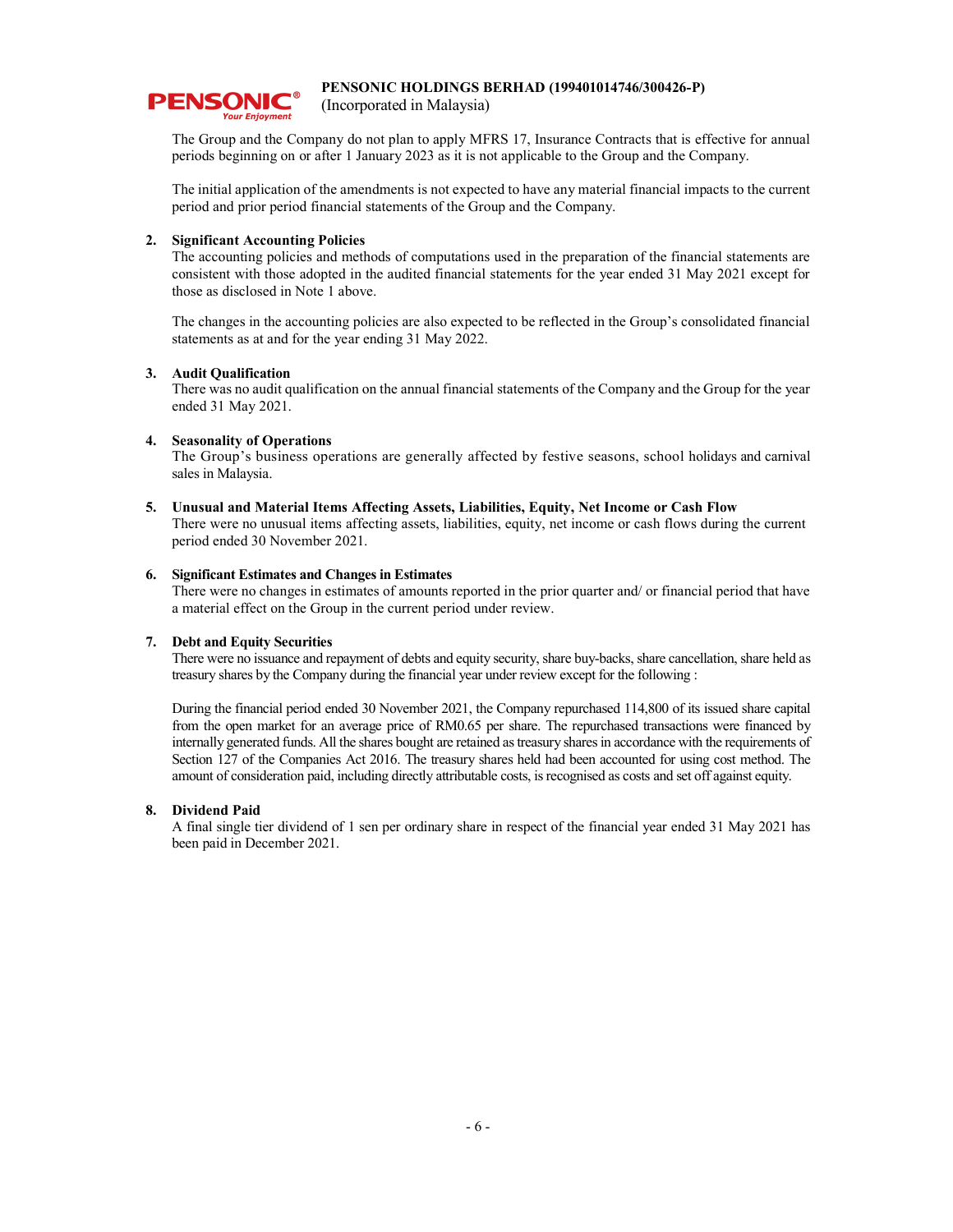

(Incorporated in Malaysia)

#### 9. Segmental Information

|                                                                           |               |         |                          | For the 6 months ended 30 November 2021 |                                         |                       |  |
|---------------------------------------------------------------------------|---------------|---------|--------------------------|-----------------------------------------|-----------------------------------------|-----------------------|--|
|                                                                           | Manufacturing | Trading | Others                   | Total                                   | Elimination                             | Consolidated<br>Total |  |
|                                                                           | RM'000        | RM'000  | RM'000                   | RM'000                                  | RM'000                                  | RM'000                |  |
| Revenue from external<br>Customers                                        | 1,729         | 158,210 | $\overline{\phantom{a}}$ | 159,939                                 |                                         | 159,939               |  |
| <b>Segment profit</b>                                                     | 289           | 5,217   | (34)                     | 5,472                                   | 114                                     | 5.586                 |  |
| <b>Segment assets</b><br>Included in the measure<br>of segment assets is: |               |         |                          |                                         |                                         |                       |  |
| Capital expenditure                                                       | 179           | 345     | 19                       | 543                                     |                                         | 543                   |  |
|                                                                           |               |         |                          |                                         | For the 6 months ended 30 November 2020 |                       |  |
|                                                                           | Manufacturing | Trading | Others                   | Total                                   | Elimination                             | Consolidated<br>Total |  |
|                                                                           | RM'000        | RM'000  | RM'000                   | RM'000                                  | RM'000                                  | RM'000                |  |
|                                                                           |               |         |                          |                                         |                                         |                       |  |
| Revenue from external                                                     |               |         |                          |                                         |                                         |                       |  |
| Customers                                                                 | 965           | 162,864 |                          | 163,829                                 |                                         | 163,829               |  |
| Segment loss/profit                                                       | 1,029         | 7,653   | 2,370                    | 11,052                                  | (3,306)                                 | 7,746                 |  |
| <b>Segment assets</b><br>Included in the measure                          |               |         |                          |                                         |                                         |                       |  |

#### 10. Event after the Reporting Period

There were no material events subsequent to the end of the current period that have not been reflected in the financial statements for the current period under review.

#### 11. Changes in Composition of the Group

There were no changes in the composition of the Group for the current period under review.

#### 12. Changes in Contingent Liabilities or Contingent Assets

There were no changes in contingent liabilities or contingent assets of a material nature as at the end of current financial period.

#### 13. Significant Related Party Transactions

 The significant transactions with companies in which certain Directors and persons connected to Directors have substantial financial interests are as follows:

|                                                                      | <b>Individual Quarter</b>    |                              | <b>Cumulative Period</b>     |                              |  |
|----------------------------------------------------------------------|------------------------------|------------------------------|------------------------------|------------------------------|--|
|                                                                      | 3 months ended               |                              | 6 months ended               |                              |  |
|                                                                      | $30-Nov-21$<br><b>RM'000</b> | $30-Nov-20$<br><b>RM'000</b> | $30-Nov-21$<br><b>RM'000</b> | $30-Nov-20$<br><b>RM'000</b> |  |
| Transaction with associate<br>-Sales                                 | 1.424                        | 1.327                        | 2.455                        | 2,370                        |  |
| Transaction with related party<br>- Purchases<br>- Services acquired | 473<br>50                    | 448<br>15                    | 1,060<br>198                 | 906<br>31                    |  |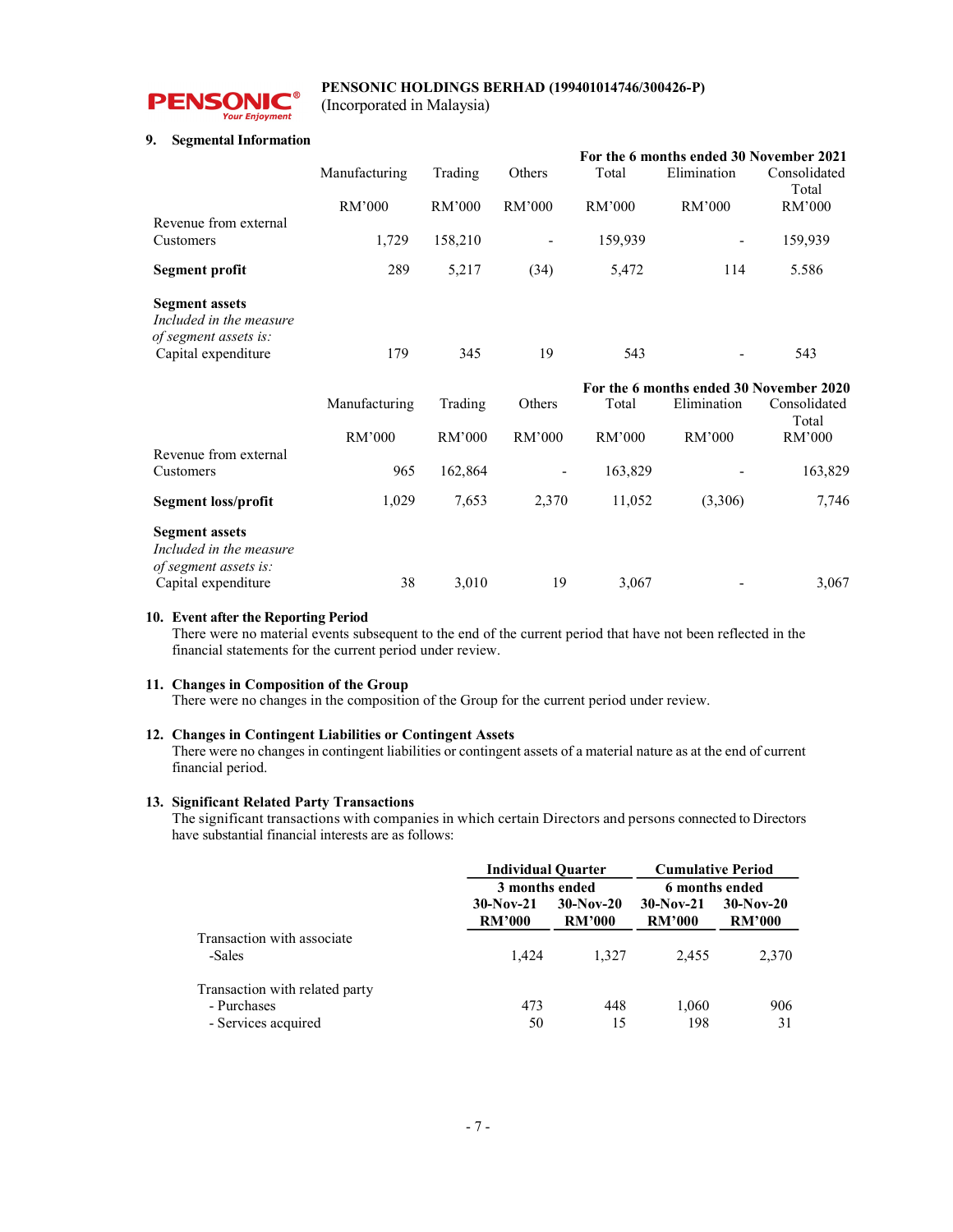

(Incorporated in Malaysia)

#### 14. Review of Performance

|                        | <b>Individual Quarter</b> |               |               | <b>Cumulative Period</b> |               |               |
|------------------------|---------------------------|---------------|---------------|--------------------------|---------------|---------------|
|                        | 3 months ended            |               |               | 6 months ended           |               |               |
|                        | $30-Nov-21$               | $30-Nov-20$   |               | $30-Nov-21$              | $30-Nov-20$   |               |
|                        | <b>RM'000</b>             | <b>RM'000</b> | $\frac{6}{9}$ | <b>RM'000</b>            | <b>RM'000</b> | $\frac{6}{9}$ |
| Revenue                | 85,230                    | 79,160        | 8             | 159,939                  | 163,829       | (2)           |
| Profit before tax      | 3,289                     | 5,703         | (42)          | 5,586                    | 7,746         | (28)          |
| Profit after tax       | 3,058                     | 5,022         | (39)          | 5,133                    | 6,539         | (22)          |
| Profit attributable to |                           |               |               |                          |               |               |
| owner of the Company   | 3,191                     | 5,070         | 37            | 5,347                    | 6.623         | (19)          |

The Group registered revenue of RM85.2 million compared to RM79.1 million in the preceding year corresponding quarter. The Group recorded a profit before tax of RM3.3 million compared to profit before tax of RM5.7 million in the preceding year corresponding quarter.

The Group registered revenue of RM159.9 million compared to RM163.8 million in the preceding year corresponding period. The Group recorded a profit before tax of RM5.5 million compared to profit before tax of RM7.7 million in the preceding year corresponding period. Lower profit before tax for this financial period is due to the depreciation of Ringgit Malaysia and the higher freight costs.

#### 15. Review of Performance

|                                                         | Current<br><b>Ouarter</b><br>Ended<br>$30-Nov-21$<br><b>RM'000</b> | Immediate<br>Preceding<br><b>Ouarter Ended</b><br>$31-Aug-21$<br><b>RM'000</b> | $\%$ |
|---------------------------------------------------------|--------------------------------------------------------------------|--------------------------------------------------------------------------------|------|
| Revenue                                                 | 85,230                                                             | 74,709                                                                         | 14   |
| Profit before tax                                       | 3,289                                                              | 2,297                                                                          | 43   |
| Profit after tax<br>Profit attributable to owner of the | 3,058                                                              | 2,075                                                                          | 47   |
| Company                                                 | 3,191                                                              | 2,156                                                                          | 48   |

The Group registered revenue of RM85.2 million for the current financial quarter compared to RM74.7 million reported in the immediate preceding financial quarter ended 31 Aug 2021. The Group recorded a profit before tax of RM3.3 million compared with profit before tax of RM2.3 million in the preceding financial period. Performance for the current quarter is better due to more sectors allowed to operate in the current quarter.

#### 16. Commentary on Prospects

As our economy slowly recovers in line with the transition into less restrictive phase of the National Recovery Plan, it augurs well for business in general. However, worsening global supply chain disruptions and increasing costs of logistics have led to higher price pressures which, in turn, have hampered business recovery.

At the same time, emerging new Covid-19 variants renewed the concern of imposition of containment measures to arrest the spread of these new variants.

Given the backdrop, the Group remains cautiously optimistic of delivery of a strong performance in FY2022 and will continue its prudent business strategy to ensure sustainable growth.

#### 17. Profit Forecast

Not applicable as no profit forecast was published.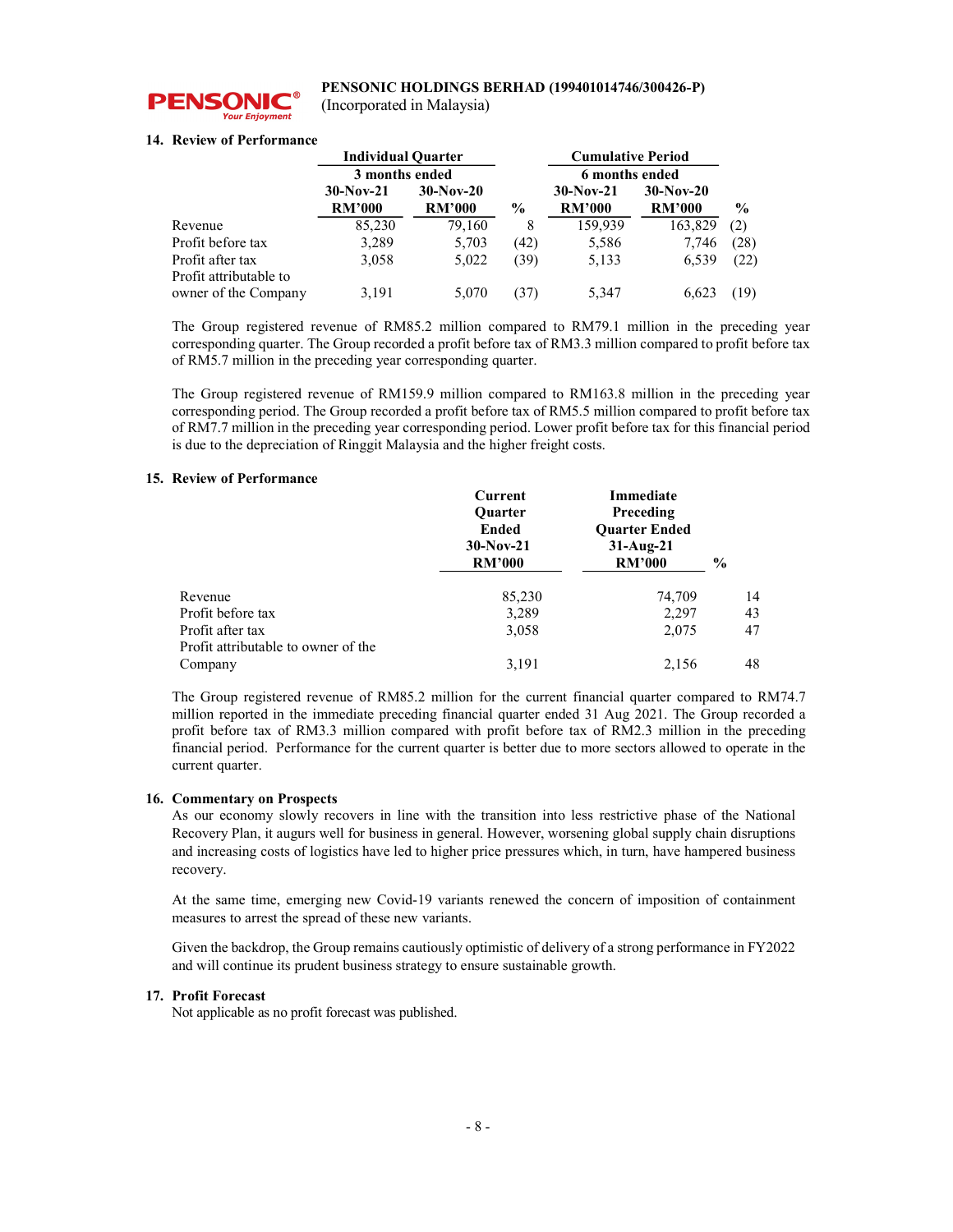

(Incorporated in Malaysia)

#### 18. Taxation

|                       | <b>Individual Quarter</b>    |                              | <b>Cumulative Period</b>     |                              |  |
|-----------------------|------------------------------|------------------------------|------------------------------|------------------------------|--|
|                       | 3 months ended               |                              | 6 months ended               |                              |  |
|                       | $30-Nov-21$<br><b>RM'000</b> | $30-Nov-20$<br><b>RM'000</b> | $30-Nov-21$<br><b>RM'000</b> | $30-Nov-20$<br><b>RM'000</b> |  |
| Current tax expenses  |                              |                              |                              |                              |  |
| Current year          | 229                          | 598                          | 453                          | 1,133                        |  |
| Prior year            |                              |                              |                              |                              |  |
| Foreign statutory tax |                              |                              |                              |                              |  |
| Current year          |                              | 102                          |                              | 102                          |  |
| Deferred tax expense  |                              |                              |                              |                              |  |
| Current year          | $\mathfrak{D}$               | (19)                         |                              | (28)                         |  |
| Prior year            |                              |                              |                              |                              |  |
|                       | 231                          | 681                          | 453                          | 1.207                        |  |

Domestic income tax rate is calculated at the Malaysian statutory tax rate of 24% (2020: 24%) of the estimated assessable profit for the period. Taxation for other jurisdictions is calculated at the rates prevailing in the respective jurisdictions.

#### 19. Status of Corporate Proposal

As at the date of this report, there are no corporate proposals that are pending for completion.

#### 20. Trade Receivables

The age analysis of trade receivables is as follow:

|                               | <b>Unaudited</b><br>$30-Nov-21$<br><b>RM'000</b> | <b>Audited</b><br>$31-May-21$<br><b>RM'000</b> |  |
|-------------------------------|--------------------------------------------------|------------------------------------------------|--|
| Neither past due nor impaired | 37,995                                           | 45,963                                         |  |
| Past due but not impaired:    |                                                  |                                                |  |
| Less than 60 days             | 5,369                                            | 10,262                                         |  |
| $60$ to $120$ days            | 3,562                                            | 751                                            |  |
| More than 120 days            | 907                                              | 2,321                                          |  |
|                               | 9,838                                            | 13,334                                         |  |
|                               | 47,833                                           | 59,297                                         |  |
| Impaired                      | (1,529)                                          | (1, 563)                                       |  |
|                               | 46,304                                           | 57,734                                         |  |
|                               |                                                  |                                                |  |

Except for the impairment provided, the Group is satisfied that recovery of the remaining amount is possible, therefore there is no impairment for past due trade receivables.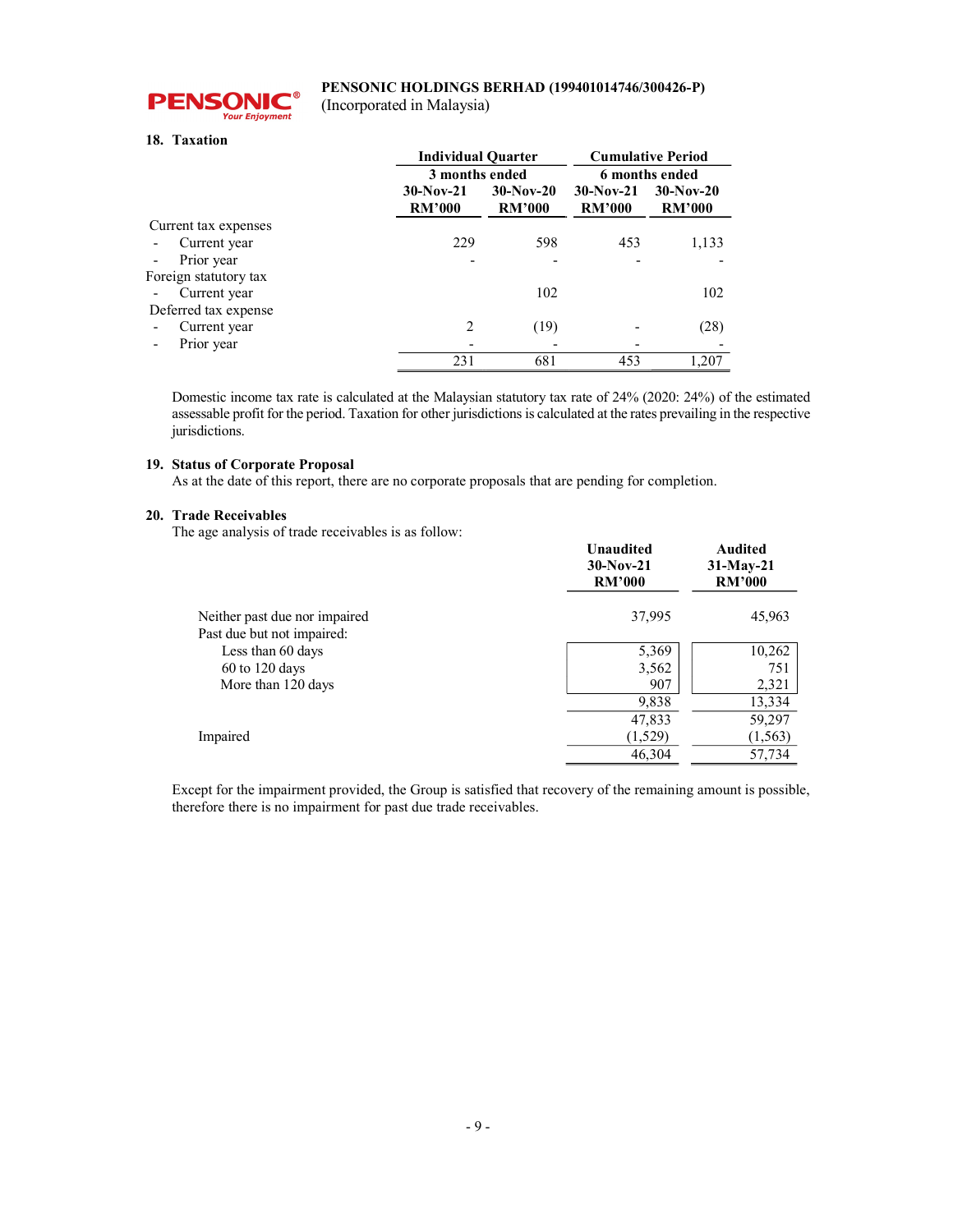

(Incorporated in Malaysia)

#### 21. Borrowings and Debts Securities

Details of the Group's borrowings as at the end of this financial year are as follows:

|                                | <b>Unaudited</b>             | <b>Audited</b>             |
|--------------------------------|------------------------------|----------------------------|
|                                | $30-Nov-21$<br><b>RM'000</b> | 31-May-21<br><b>RM'000</b> |
| Current                        |                              |                            |
| <b>Unsecured</b>               |                              |                            |
| Bank overdraft                 | 178                          | 260                        |
| Revolving credit               | 5,718                        | 3,718                      |
| Bankers' acceptance            | 43,666                       | 25,043                     |
|                                | 49,562                       | 29,021                     |
| <b>Secured</b>                 |                              |                            |
| Bank overdraft                 | 2,501                        | 969                        |
| Term loans                     | 6,060                        | 5,570                      |
| Bankers' acceptance            | 5,622                        | 9,587                      |
| Finance lease liabilities      | 603                          | 640                        |
|                                | 14,786                       | 16,766                     |
|                                | 64,348                       | 45,787                     |
| $Non-current$                  |                              |                            |
| <b>Secured</b>                 |                              |                            |
| Term loans                     | 31,172                       | 34,467                     |
| Finance lease liabilities      | 1,043                        | 1,343                      |
|                                | 32,215                       | 35,810                     |
|                                | 96,563                       | 81,597                     |
| <b>Currency Denominated In</b> |                              |                            |
| Ringgit Malaysia ("MYR")       | 96,563                       | 81,597                     |
|                                |                              |                            |

The bank borrowings and term loans are secured by the following:

(a) Legal charges over certain properties belonging to the Company and subsidiary companies;

(b) Lien on fixed deposits belonging to the subsidiary companies; and

(c) Corporate guarantee by the Company.

#### 22. Material Litigation

The Group is not engaged in any material litigation for the current financial period ended 30 November 2021.

#### 23. Dividend

The Board does not recommend any dividend for the current financial quarter ended 30 November 2021.